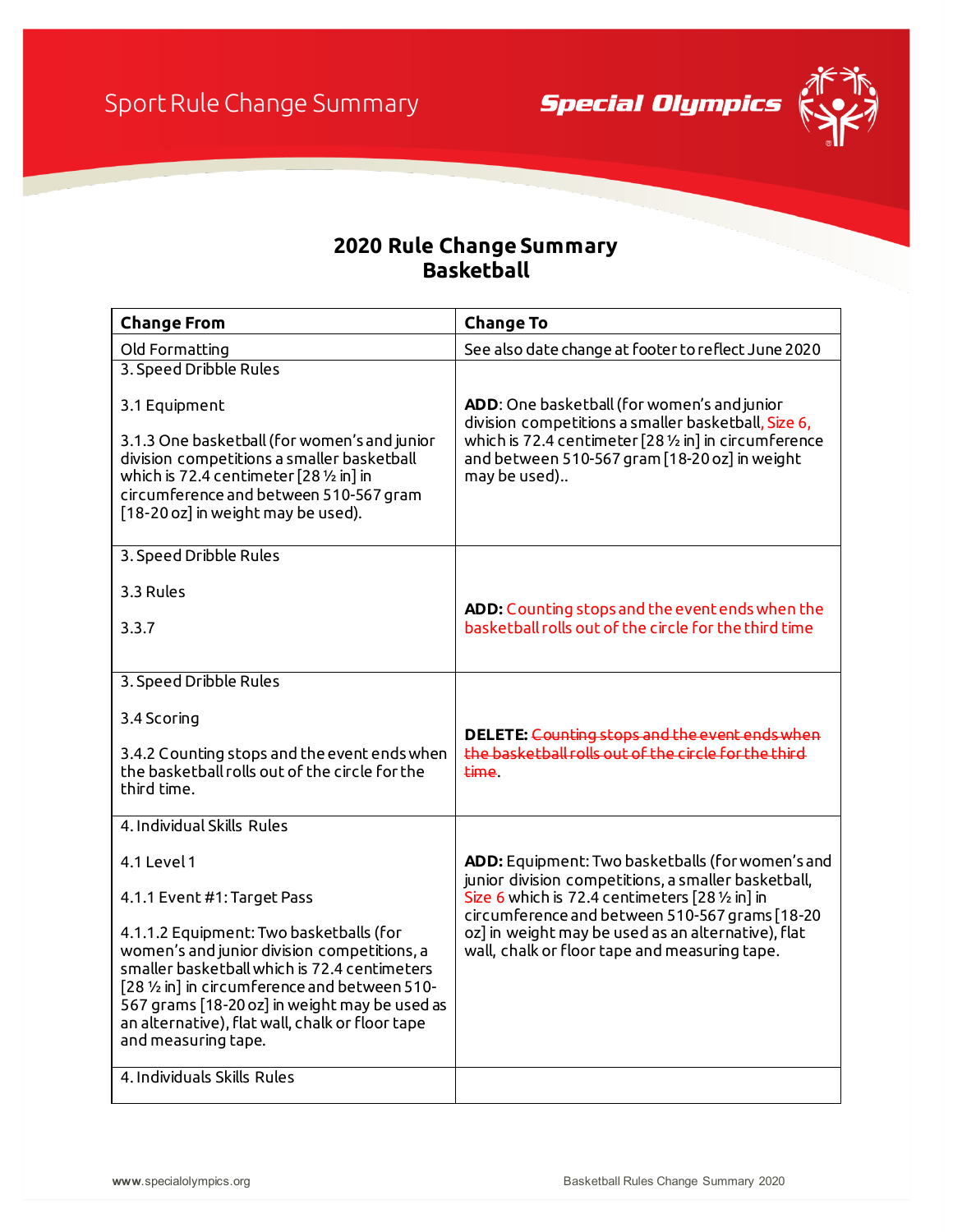

| 4.1 Level 1                                                                                                                                                                                                                                                                                                                                                                                                                                     | ADD: Equipment: Two basketballs (for women's and                                                                                                                                                                                                                                  |
|-------------------------------------------------------------------------------------------------------------------------------------------------------------------------------------------------------------------------------------------------------------------------------------------------------------------------------------------------------------------------------------------------------------------------------------------------|-----------------------------------------------------------------------------------------------------------------------------------------------------------------------------------------------------------------------------------------------------------------------------------|
| 4.1.3 Event #3: Spot Shot                                                                                                                                                                                                                                                                                                                                                                                                                       | junior divisions competitions, a smaller basketball,<br>Size 6, which is 72.4 centimeters $[28 \frac{1}{2} \text{ in}]$ in                                                                                                                                                        |
| 4.1.3.2 Equipment: Two basketballs (for<br>women's and junior divisions competitions, a<br>smaller basketball which is 72.4 centimeters<br>[28 1/2 in] in circumference and between 510-<br>567 gram [18-20 oz] in weight may be used as<br>an alternative), floor tape or chalk measuring<br>tape and 3.05 meter (10ft) regulation goal<br>with backboard (for junior division, a 2.44<br>meter [8 ft] goal may be used as an<br>alternative). | circumference and between 510-567 gram [18-20<br>oz] in weight may be used as an alternative), floor<br>tape or chalk measuring tape and 3.05 meter (10ft)<br>regulation goal with backboard (for junior division, a<br>2.44 meter [8 ft] goal may be used as an<br>alternative). |
| 4. Individuals Skills Rules                                                                                                                                                                                                                                                                                                                                                                                                                     |                                                                                                                                                                                                                                                                                   |
| 4.1 Level 1                                                                                                                                                                                                                                                                                                                                                                                                                                     |                                                                                                                                                                                                                                                                                   |
| 4.1.3 Event #3: Spot Shot                                                                                                                                                                                                                                                                                                                                                                                                                       | ADD: For any field goal attempt that does not pass<br>completely through the basket but does hit either                                                                                                                                                                           |
| 4.1.3.4 Scoring                                                                                                                                                                                                                                                                                                                                                                                                                                 | the backboard and/or ring, one point is awarded.                                                                                                                                                                                                                                  |
| 4.1.3.4.4 For any field goal attempt that does<br>not pass through the basket but does hit<br>either the backboard and/or ring, one point is<br>awarded.                                                                                                                                                                                                                                                                                        |                                                                                                                                                                                                                                                                                   |
| 4. Individual Skills Rules                                                                                                                                                                                                                                                                                                                                                                                                                      |                                                                                                                                                                                                                                                                                   |
| 4.2 Level II                                                                                                                                                                                                                                                                                                                                                                                                                                    | <b>Delete:</b> When the last obstacle is passed (the final<br>cone), the player will dribble around the cone and                                                                                                                                                                  |
| 4.2.1 Event #1:12 Meter Dribble                                                                                                                                                                                                                                                                                                                                                                                                                 | back through the slalom passing each obstacle<br>alternately to the right and left. This process is                                                                                                                                                                               |
| 4.2.1.3 Description                                                                                                                                                                                                                                                                                                                                                                                                                             | repeated until time is called. A point is received for<br>every midpoint that the athlete crosses.                                                                                                                                                                                |
| 4.2.1.2.2 When the last obstacle is passed (the<br>final cone), the player will dribble around the<br>cone and back through the slalom passing<br>each obstacle alternately to the right and left.<br>This process is repeated until time is called. A<br>point is received for every midpoint that the<br>athlete crosses.                                                                                                                     |                                                                                                                                                                                                                                                                                   |
| 4. Individual Skills Rules                                                                                                                                                                                                                                                                                                                                                                                                                      |                                                                                                                                                                                                                                                                                   |
| 4.2 Level II                                                                                                                                                                                                                                                                                                                                                                                                                                    |                                                                                                                                                                                                                                                                                   |
| 4.2.2 Event #2: Perimeter Shooting                                                                                                                                                                                                                                                                                                                                                                                                              | Delete/Add: Volunteer A will give a basketball to<br>the player who will take the test, ask him/her if<br>ready, will then say, "Ready, Go," signal by raising                                                                                                                    |
| 4.2.2.6 Staging<br>4.2.2.6.2 Volunteer A will give a basketball to<br>the player who will take the test, ask him/her<br>if ready, will then say, "Ready, Go," and will                                                                                                                                                                                                                                                                          | their arm that the test is about to begin and blow a<br>low whistle to indicate that the test has begun, and<br>will count how many field goals the player makes in<br>one minute.                                                                                                |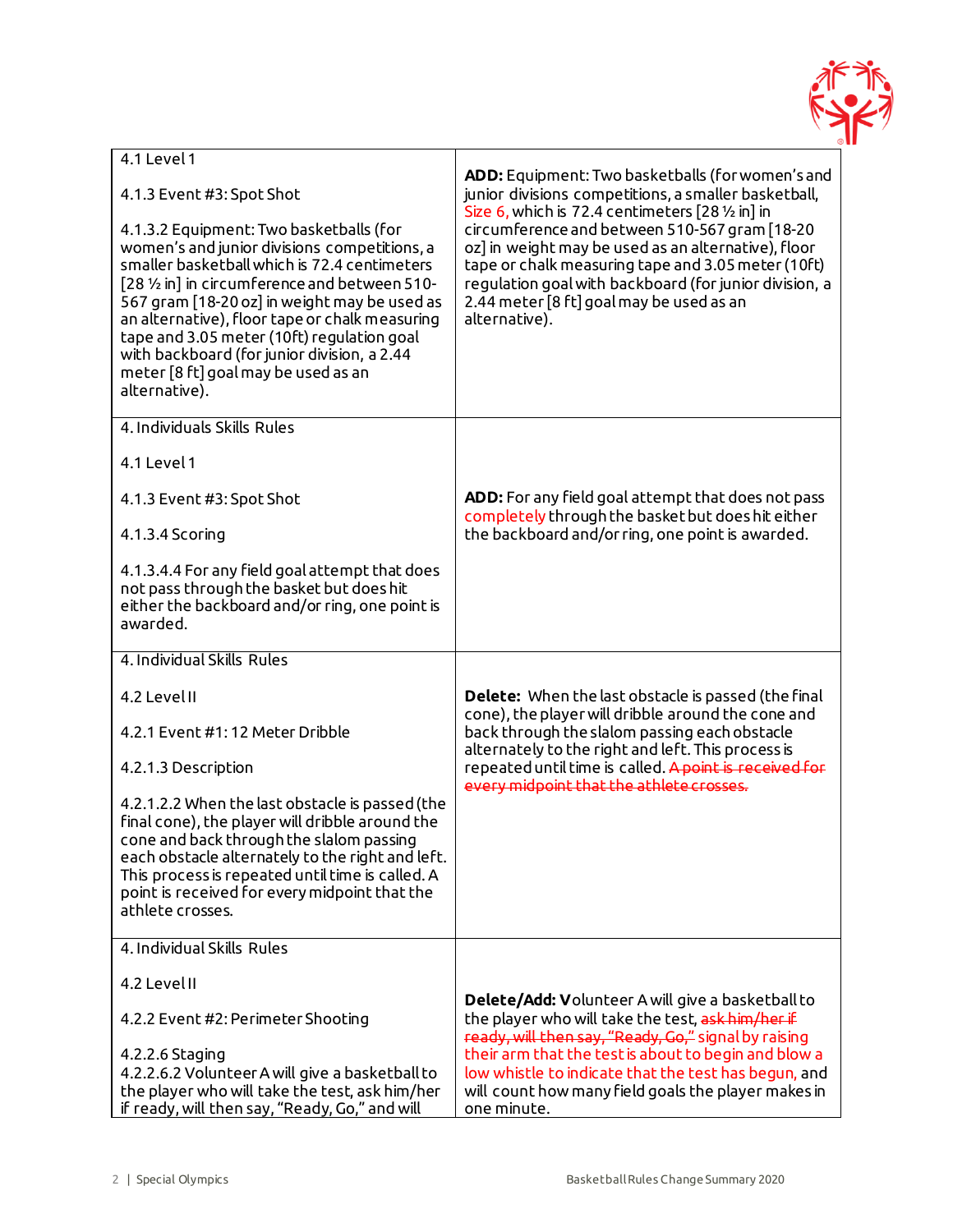

| count how many field goals the player makes<br>in one minute.                                                                                                                                                                                                                                                                                                                                                                                                                                                                                                                                                                                                                                                                                                                                                                                                             |                                                                                                                                                                                                                                                                                                                                                                                                                                                                                                                                                                                                                                                                                                                                                                                                                                                                                                     |
|---------------------------------------------------------------------------------------------------------------------------------------------------------------------------------------------------------------------------------------------------------------------------------------------------------------------------------------------------------------------------------------------------------------------------------------------------------------------------------------------------------------------------------------------------------------------------------------------------------------------------------------------------------------------------------------------------------------------------------------------------------------------------------------------------------------------------------------------------------------------------|-----------------------------------------------------------------------------------------------------------------------------------------------------------------------------------------------------------------------------------------------------------------------------------------------------------------------------------------------------------------------------------------------------------------------------------------------------------------------------------------------------------------------------------------------------------------------------------------------------------------------------------------------------------------------------------------------------------------------------------------------------------------------------------------------------------------------------------------------------------------------------------------------------|
| 5. Team Skills Basketball Rules                                                                                                                                                                                                                                                                                                                                                                                                                                                                                                                                                                                                                                                                                                                                                                                                                                           |                                                                                                                                                                                                                                                                                                                                                                                                                                                                                                                                                                                                                                                                                                                                                                                                                                                                                                     |
| 5.1 Equipment                                                                                                                                                                                                                                                                                                                                                                                                                                                                                                                                                                                                                                                                                                                                                                                                                                                             | <b>Add:</b> Two basketballs (for women's and junior                                                                                                                                                                                                                                                                                                                                                                                                                                                                                                                                                                                                                                                                                                                                                                                                                                                 |
| 5.1.1 Two basketballs (for women's and junior<br>divisions competitions, a smaller basketball,<br>which is 72.4 centimeter $[28 \frac{1}{2} \ln \ln \frac{1}{2}$<br>circumference and between 510-567 gram<br>[18-20 oz] in weight may be used as an<br>alternative                                                                                                                                                                                                                                                                                                                                                                                                                                                                                                                                                                                                       | divisions competitions, a smaller basketball, Size 6,<br>which is 72.4 centimeter [28 1/2 in] in circumference<br>and between 510-567 gram [18-20 oz] in weight<br>may be used as an alternative                                                                                                                                                                                                                                                                                                                                                                                                                                                                                                                                                                                                                                                                                                    |
| 6. Team Competition                                                                                                                                                                                                                                                                                                                                                                                                                                                                                                                                                                                                                                                                                                                                                                                                                                                       |                                                                                                                                                                                                                                                                                                                                                                                                                                                                                                                                                                                                                                                                                                                                                                                                                                                                                                     |
| 6.2 Competition Adaptations<br>6.2.7 Two free throws awarded beginning<br>with the seventh team foul in each half.                                                                                                                                                                                                                                                                                                                                                                                                                                                                                                                                                                                                                                                                                                                                                        | Delete/Add: Two free throws awarded beginning<br>with the seventh team foul in each half. (non-<br>shooting) foul after the 4 <sup>th</sup> period (includes player<br>technical fouls).                                                                                                                                                                                                                                                                                                                                                                                                                                                                                                                                                                                                                                                                                                            |
| 6. Team Competition                                                                                                                                                                                                                                                                                                                                                                                                                                                                                                                                                                                                                                                                                                                                                                                                                                                       |                                                                                                                                                                                                                                                                                                                                                                                                                                                                                                                                                                                                                                                                                                                                                                                                                                                                                                     |
| 6.4 Point of emphasis: It is a violation for a<br>player to double dribble                                                                                                                                                                                                                                                                                                                                                                                                                                                                                                                                                                                                                                                                                                                                                                                                | Delete: Point of emphasis: It is a violation for a<br>player to double dribble                                                                                                                                                                                                                                                                                                                                                                                                                                                                                                                                                                                                                                                                                                                                                                                                                      |
| Uniform/Apparel                                                                                                                                                                                                                                                                                                                                                                                                                                                                                                                                                                                                                                                                                                                                                                                                                                                           | <b>ANGE:</b>                                                                                                                                                                                                                                                                                                                                                                                                                                                                                                                                                                                                                                                                                                                                                                                                                                                                                        |
| 6.5.1 All players must wear basketball attire<br>with identifying numbers and flat rubber sole<br>athletic shoes.<br>6.5.2 Team uniform shirts and shorts must be<br>identical in trim color and style.<br>6.5.3 Undershirts, if worn, must match the<br>color of the body of the uniform (not the trim)<br>and must be identical in color. Undershirts<br>may be worn by some or all of the players, and<br>may be short sleeve or tank top (no cut or<br>ragged edges are allowed).<br>6.5.4 Head Coverings: Head coverings for<br>religious reasons must be documented with<br>prior to tournament play and meet the same<br>safety standards as for a medical head<br>covering. Head covering must be of a single,<br>solid color unadorned. This includes, but not<br>limited to, sequins, trimmings, or any other<br>forms of decorations. The only exception is an | 6.5 Uniform/Apparel<br>6.4.1 6.5.1 All players must wear basketball attire<br>with identifying numbers and flat rubber sole<br>athletic shoes.<br>6.4.2 6.5.2 Team uniform shirts and shorts must be<br>identical in trim color and style.<br>6.4.3 6.5.3 Undershirts, if worn, must match the<br>color of the body of the uniform (not the trim) and<br>must be identical in color. Undershirts may be worn<br>by some or all of the players, and may be short<br>sleeve or tank top (no cut or ragged edges are<br>allowed).<br>6.4.4 6.5.4 Head coverings are permitted but should<br>adhere to the FIBA rules. Head Coverings: Head<br>coverings for religious reasons must be<br>documented with prior to tournament play and<br>meet the same safety standards as for a medical<br>head covering. Head covering must be of a single,<br>solid color unadorned. This includes, but not limited |
| athlete may wear a head band no wider than<br>two in and made of nonabrasive, unadorned<br>single colored cloth, elastic, fiber, soft leather<br>or rubber. Rubber/cloth (elastic) bands may<br>be used to control hair. They do not need to                                                                                                                                                                                                                                                                                                                                                                                                                                                                                                                                                                                                                              | to, sequins, trimmings, or any other forms of<br>decorations. The only exception is an athlete may<br>wear a head band no wider than two in and made of<br>nonabrasive, unadorned single colored cloth,<br>elastic, fiber, soft leather or rubber. Rubber/cloth                                                                                                                                                                                                                                                                                                                                                                                                                                                                                                                                                                                                                                     |
| match uniform color. Sweatbands are also<br>allowed. In the event an athlete is required by<br>a licensed medical physician to cover his or                                                                                                                                                                                                                                                                                                                                                                                                                                                                                                                                                                                                                                                                                                                               | (elastic) bands may be used to control hair. They do<br>not need to match uniform color. Sweatbands are<br>also allowed. In the event an athlete is required by a                                                                                                                                                                                                                                                                                                                                                                                                                                                                                                                                                                                                                                                                                                                                   |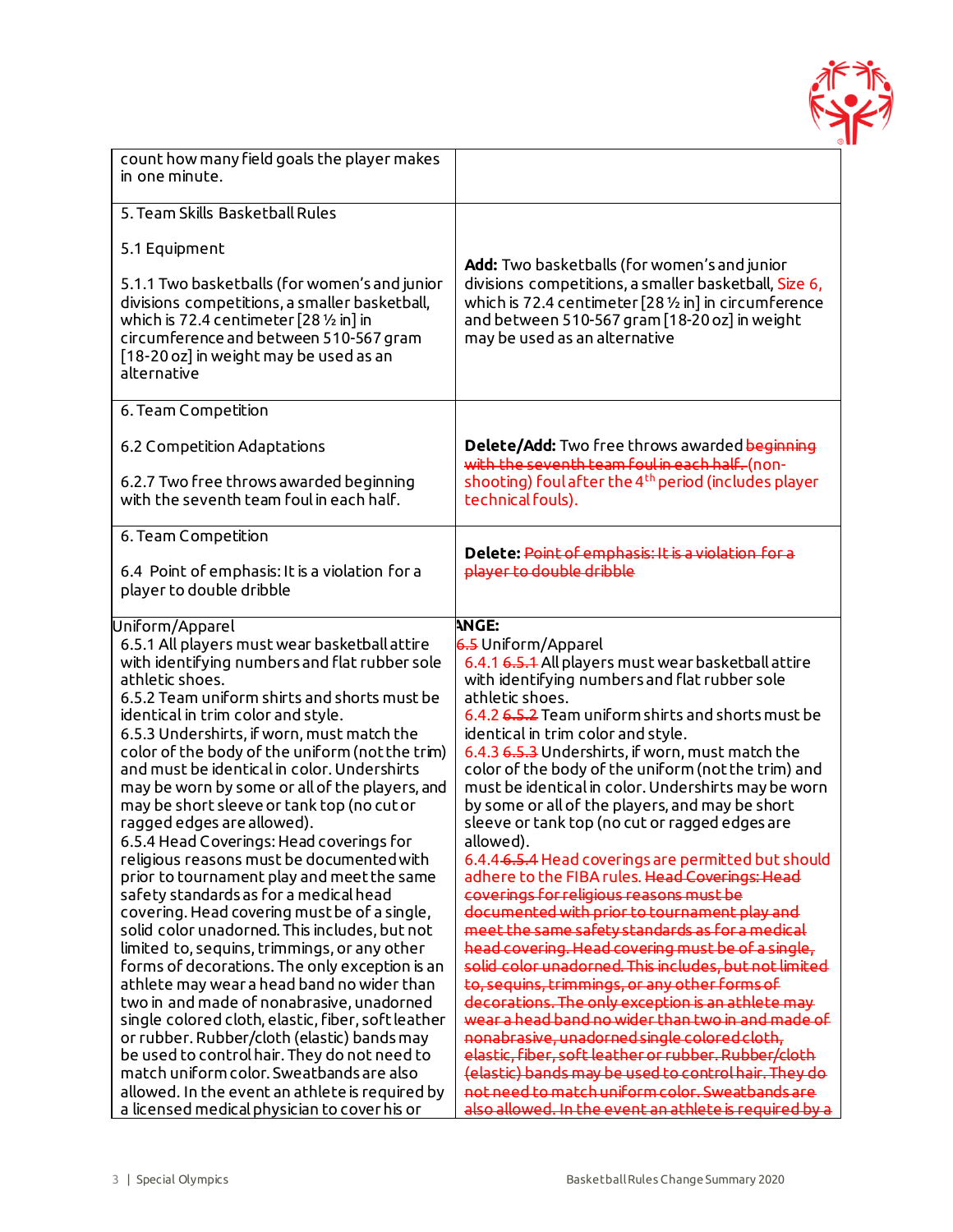

| her head with a covering or wrap, the<br>physician's statement must be on file before<br>it can approve a covering or wrap, which is not<br>abrasive, hard, or dangerous to any other<br>player and which is attached in such a way<br>that is highly unlikely to come off during play.<br>6.5.5 Individuals who do not adhere to<br>uniform regulations will not be allowed to<br>enter a game.                                                                                                                                                                                                                                                     | licensed medical physician to cover his or her head<br>with a covering or wrap, the physician's statement<br>must be on file before it can approve a covering or<br>wrap, which is not abrasive, hard, or dangerous to<br>any other player and which is attached in such a way<br>that is highly unlikely to come off during play.<br>6.4.5 6.5.5 Individuals who do not adhere to uniform<br>regulations will not be allowed to enter a game.                                                                                                                                                                                                                                              |
|------------------------------------------------------------------------------------------------------------------------------------------------------------------------------------------------------------------------------------------------------------------------------------------------------------------------------------------------------------------------------------------------------------------------------------------------------------------------------------------------------------------------------------------------------------------------------------------------------------------------------------------------------|---------------------------------------------------------------------------------------------------------------------------------------------------------------------------------------------------------------------------------------------------------------------------------------------------------------------------------------------------------------------------------------------------------------------------------------------------------------------------------------------------------------------------------------------------------------------------------------------------------------------------------------------------------------------------------------------|
| 7. Half-Court Basketball: 3-on-3 Competition                                                                                                                                                                                                                                                                                                                                                                                                                                                                                                                                                                                                         |                                                                                                                                                                                                                                                                                                                                                                                                                                                                                                                                                                                                                                                                                             |
| 7.4 Team and Players                                                                                                                                                                                                                                                                                                                                                                                                                                                                                                                                                                                                                                 |                                                                                                                                                                                                                                                                                                                                                                                                                                                                                                                                                                                                                                                                                             |
| 7.4.2 Half-court basketball is a game of three-<br>on-three. Each team must start the game with<br>three players. A team may drop below three<br>after the start of the game due to player<br>injury or illness but must have three to start<br>the fame. For unified 3 vs 3, the ratio will be<br>one athlete and one partner. A team may not<br>drop below a minimum of two athletes or will<br>have to forfeit the game.                                                                                                                                                                                                                          | ADD: Half-court basketball is a game of three-on-<br>three. Each team must start the game with three<br>players. A team may drop below three after the<br>start of the game due to player injury or illness but<br>must have three to start the fame. For unified 3 ys<br>3, the ratio will be one athlete and one partner. A<br>team may not drop below a minimum of two<br>athletes due to injury but must have at least one<br>athlete on the court to complete the game. If no<br>athletes remain due to disqualification or injury the<br>team or will have to forfeit the game.                                                                                                       |
| 7. Half-Court Basketball: 3-on-3 Competition                                                                                                                                                                                                                                                                                                                                                                                                                                                                                                                                                                                                         |                                                                                                                                                                                                                                                                                                                                                                                                                                                                                                                                                                                                                                                                                             |
| 7.5 The game will be played for 20 minutes or<br>until one-team scores 20 points. The games<br>will have two 10-minute halves and a 2-minute<br>half-time period. A made field goal counts<br>two points, unless attempted from the three-<br>point field goal area, when it counts three 2<br>points.<br>7.5.1.1 There will be a running stop clock<br>applied until the final minute of regulation<br>play. During this time, the clock will stop for<br>all dead ball situations (e.g., fouls, violations,<br>field goals, and timeouts).<br>7.5.1.2 The game will start with a flip of a coin<br>for possession. There is no jump ball. All jump | Delete/ADD:<br><b>7.5.1</b> The game will be played for 20-10 minutes or<br>until one-team scores-2021 points. The games will<br>have two 10-minute halves and a 2-minute half-time<br>period. A made field goal counts two one points,<br>unless attempted from behind the arc from the<br>three-point field goal area, when it counts three 2<br>points. A made free throw counts one point.<br>7.5.1.1 There will be a running stop clock applied.<br>until the final minute of regulation play. During this<br>time, the clock will stop for all dead ball situations<br>(e.g., fouls, violations, field goals, and timeouts).<br>7.5.1.2 The game will start with a flip of a coin for |
| balls will be administered by alternate<br>possession, starting with the team that wins<br>the flip of the coin.                                                                                                                                                                                                                                                                                                                                                                                                                                                                                                                                     | possession. The team that wins the coin flip decides<br>whether it takes the ball or leave it, in order to get<br>in potential overtime There is no jump ball. All jump<br>balls will be administered by alternate possession,                                                                                                                                                                                                                                                                                                                                                                                                                                                              |
| 7.5.1.3 If overtime is required due to a tie at<br>the end of regulation play, it will begin with a<br>flip of a coin for possession. A one-minute                                                                                                                                                                                                                                                                                                                                                                                                                                                                                                   | starting with the team that wins the flip of the coin.                                                                                                                                                                                                                                                                                                                                                                                                                                                                                                                                                                                                                                      |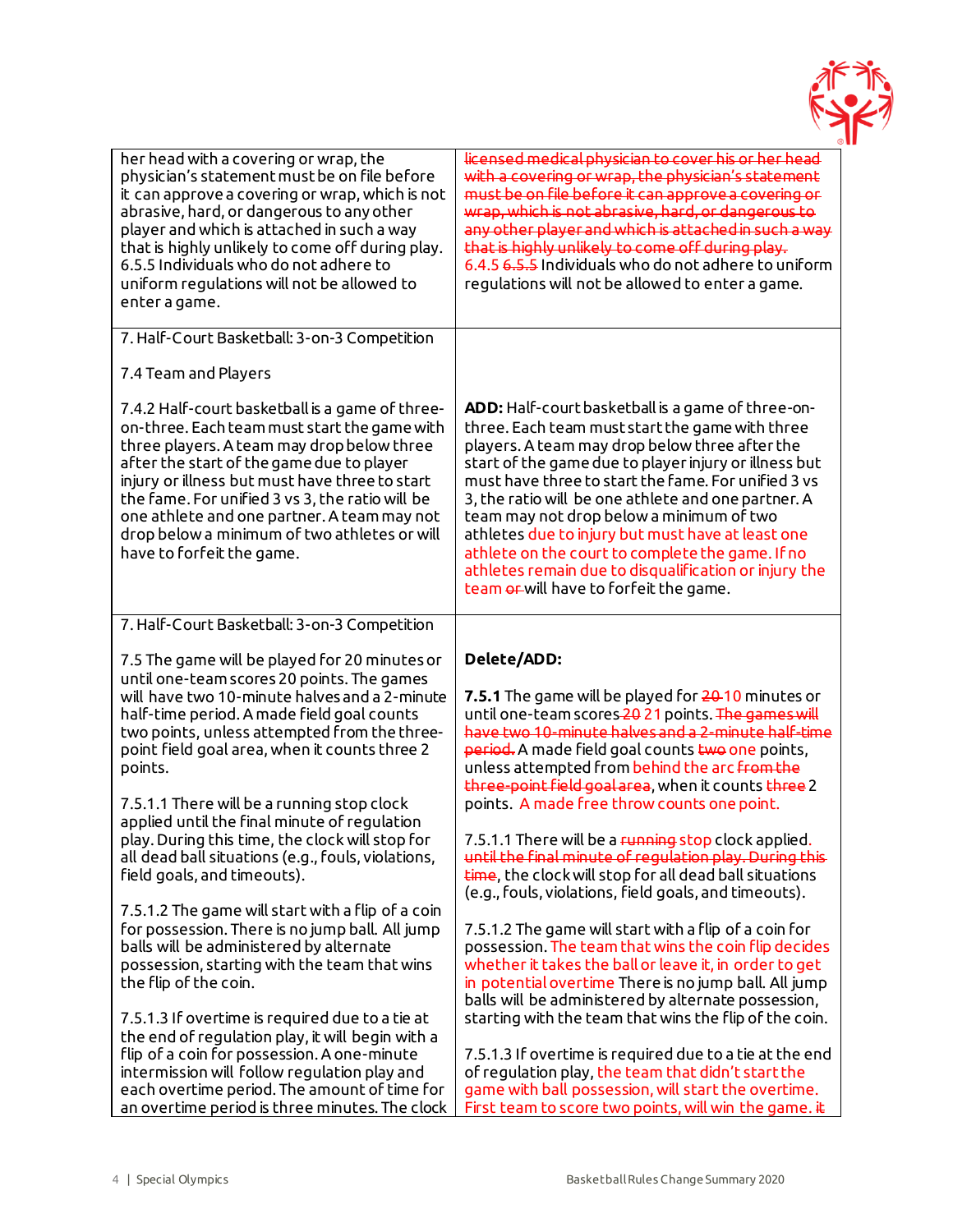

| will stop during the last minute of overtime<br>for all dead ball situations.                                                                                                                                                                                                                                                            | will begin with a flip of a coin for possession. A one-<br>minute intermission will follow regulation play and<br>each overtime period. The amount of time for an<br>overtime period is three minutes. The clock will<br>stop during the last minute of overtime for all dead<br>ball situations.                                                                                                                         |
|------------------------------------------------------------------------------------------------------------------------------------------------------------------------------------------------------------------------------------------------------------------------------------------------------------------------------------------|---------------------------------------------------------------------------------------------------------------------------------------------------------------------------------------------------------------------------------------------------------------------------------------------------------------------------------------------------------------------------------------------------------------------------|
| 7. Half-Court Basketball: 3-on-3 Competition                                                                                                                                                                                                                                                                                             | <b>DELETE/ADD:</b>                                                                                                                                                                                                                                                                                                                                                                                                        |
| 7.6 Competition<br>7.6.1 The referee will handle the ball on all                                                                                                                                                                                                                                                                         | 7.6.1 The referee will handle the ball after a dead-<br>ball-situation on all out-of-bounds plays.                                                                                                                                                                                                                                                                                                                        |
| out-of-bounds plays.                                                                                                                                                                                                                                                                                                                     | 7.6.2 The ball is dead after a foul or violation is                                                                                                                                                                                                                                                                                                                                                                       |
| 7.6.2 The ball is dead after a foul or violation<br>is called a field goal is made or any other time<br>the referee blows his/her whistle.                                                                                                                                                                                               | called or any other time the referee blows his/her<br>whistle. After a made field goal the ball is still alive.<br>, a field goal is made or any other time the referee<br>blows his/her whistle.                                                                                                                                                                                                                         |
| 7.6.3 Teams change possession of the ball<br>after made field goals. However, if a player is<br>fouled in the act of shooting and makes the<br>basket, the field goal is credited, the offended<br>against team retains possession of the ball.                                                                                          | 7.6.3 Teams change possession of the ball after<br>made field goals. A player from a non-scoring team<br>shall resume the game by dribbling or passing the<br>ball inside the court directly underneath the basket<br>(not from behind the end line) to place on the court                                                                                                                                                |
| 7.6.4 The in-bound spot in all cases (fouls,<br>violations, out-of-bounds, made field goals,<br>timeouts) will be behind the foul line<br>extended at a designated spot within the<br>restraining circle at the top of the key marked<br>with an "X". This procedure is used for all                                                     | behind the arc. The defensive team is not allowed<br>to play for the ball in the "no-charge-semi-circle<br>area" underneath the basket. However, if a player is<br>fouled in the act of shooting and makes the basket,<br>the field goal is credited, and awarded with 1 or 2<br>free throws the offended against team retains<br>possession of the ball.                                                                 |
| fouls, violations, time-outs, out-of-bounds and<br>made field goals. The in-bounder will be at the<br>designated spot; all other players are<br>permitted to have players continue to play<br>defense on any offensive player that moves in<br>those directions.                                                                         | 7.6.4 Possession of the ball given to either team<br>following any dead-ball-situation shall start with a<br>check ball, i.e. an exchange of the ball (between<br>defensive and the offensive player) behind the arc<br>at the top of the court. The in-bound spot in all<br>cases (fouls, violations, out-of-bounds, made field                                                                                          |
| 7.6.5 On any change of possession, the team<br>which just gained possession of the ball must<br>take the ball back behind the foul line<br>extended before shooting. In taking the ball<br>back, either the ball or the foot of the player<br>in possession must touch the foul line<br>extended or the area behind it.                  | goals, timeouts) will be behind the foul line<br>extended at a designated spot within the<br>restraining circle at the top of the key marked with<br>an "X". This procedure is used for all fouls,<br>violations, time-outs, out-of-bounds and made field<br>goals. The in-bounder will be at the designated<br>spot; all other players are permitted to have players<br>continue to play defense on any offensive player |
| 7.6.6 A violation has occurred when the<br>defense who has just gained possession of the<br>ball attempts a field goal without taking it<br>back behind the arc the foul line extended. If<br>a shot is attempted by the defense after a<br>gained possession without taking it back, to<br>the free-throw line extended, the possession | that moves in those directions.<br>7.6.5 On any change of possession, the team which<br>just gained possession of the ball must take the ball<br>back behind the arc the foul line extended before<br>shooting. A player is considered to be "behind the<br>arc" when neither of his/her feet are inside nor on                                                                                                           |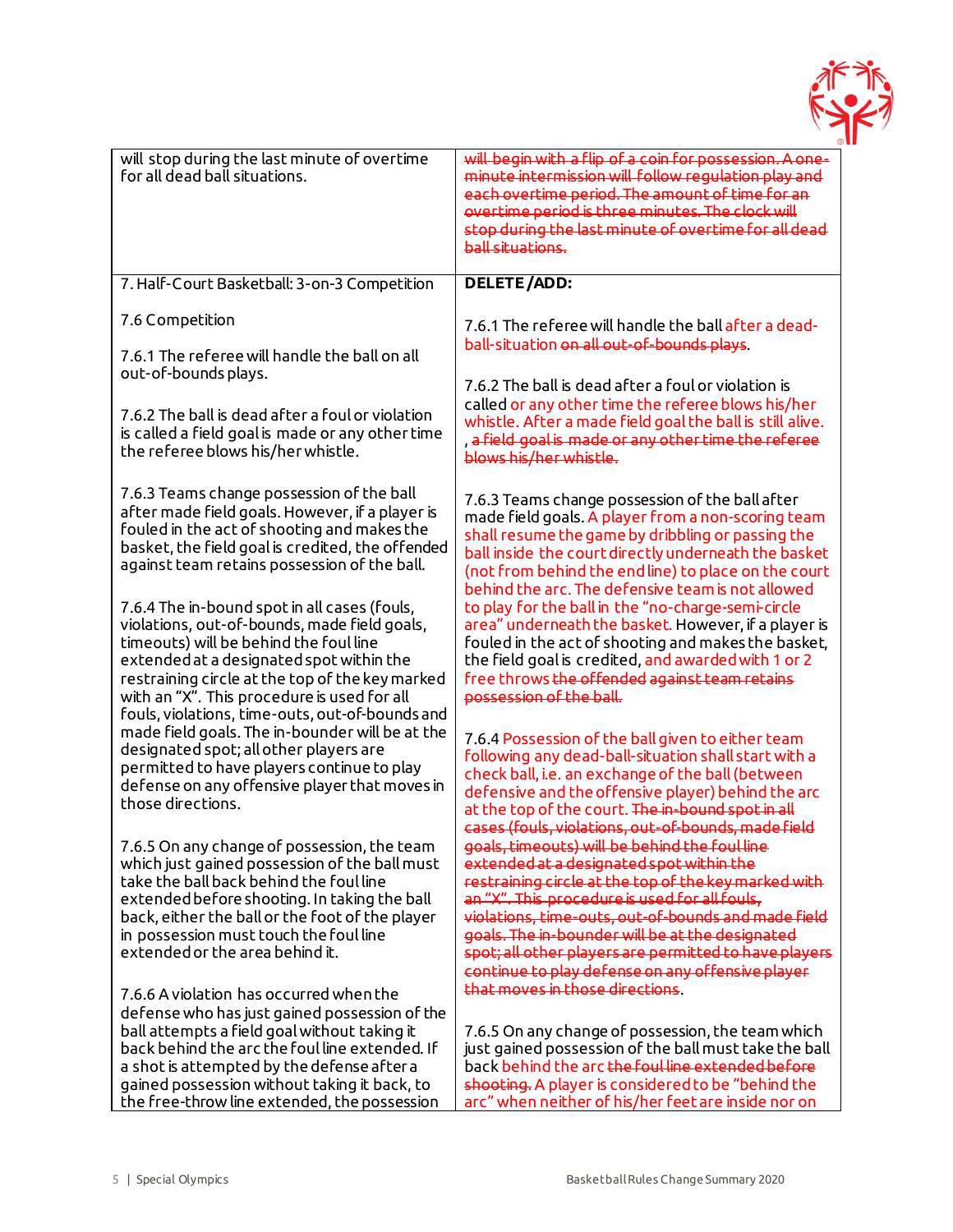

returns to the offense as a dead ball and will need to be inbounded from the "X".

7.6.7 Substitutions may be made on a dead ball. When one team makes a substitution, the other team must be given an opportunity to substitute as well. Players entering the game must report to the scorer's table and be beckoned into the game by the referee.

7.6.8 Two 60-second timeouts are allowed per team. When a timeout is called, the clock will be stopped. A player injury timeout may be called by the referee. The referee may stop the clock at his/her discretion and is advised to do so at any time. For example, allowing the clock to run when the ball bounces well out of play gives one team an unfair advantage. Consequently, the clock should be stopped.

7.6.9 A held ball is called when opposing players have one or both hands so firmly on the ball that possession can be gained only by force. The ball is awarded on the basis of alternate possession.

the arc line. The 12" shot clock will start if the ball and player are behind the arc. In taking the ball back, either the ball or the foot of the player in possession must touch the foul line extended or the area behind it.

7.6.6 A violation has occurred when the defense who has just gained possession of the ball attempts a field goal without taking it back behind the arc the foul line extended. If a shot is attempted by the defense after a gained possession without taking it back, behind the arc to the free-throw line extended, the possession returns to the offense as a dead ball and will start the play with a check ball behind the arc at the top of the court. will need to be inbounded from the "X".

7.6.7 Substitutions may be made on a dead ball prior to the check ball. The substitute can enter the game after his/her teammate steps off the court and establishes a physical contact ( i.e. hand shake) with him/her behind the end line opposite the basket. Subsitutions require no action from the referees or table officials. When one team makes a substitution, the other team must be given an opportunity to substitute as well. Players entering the game must report to the scorer's table and be beckoned into the game by the referee.

7.6.8 One 60-second time out is allowed per team. A player injury timeout may be called by the referee. Two 60-second timeouts are allowed per team. When a timeout is called, the clock will be stopped. A player injury timeout may be called by the referee. The referee may stop the clock at his/her discretion and is advised to do so at any time. For example, allowing the clock to run when the ball bounces well out of play gives one team an unfair advantage. Consequently, the clock should be stopped.

7.6.9 In the event of a jump ball situation (opposing players have one or both hands so firmly on the ball that possession can be gained by only by force) the ball shall be awarded to the defensive team. A held ball is called when opposing players have one or both hands so firmly on the ball that possession can be gained only by force. The ball is awarded on the basis of alternate possession.

|                                              | basis of alternate possession. |
|----------------------------------------------|--------------------------------|
| 7. Half-Court Basketball: 3-on-3 Competition | <b>DELETE/ADD:</b>             |
| 7.7 Fouls and Penalties                      |                                |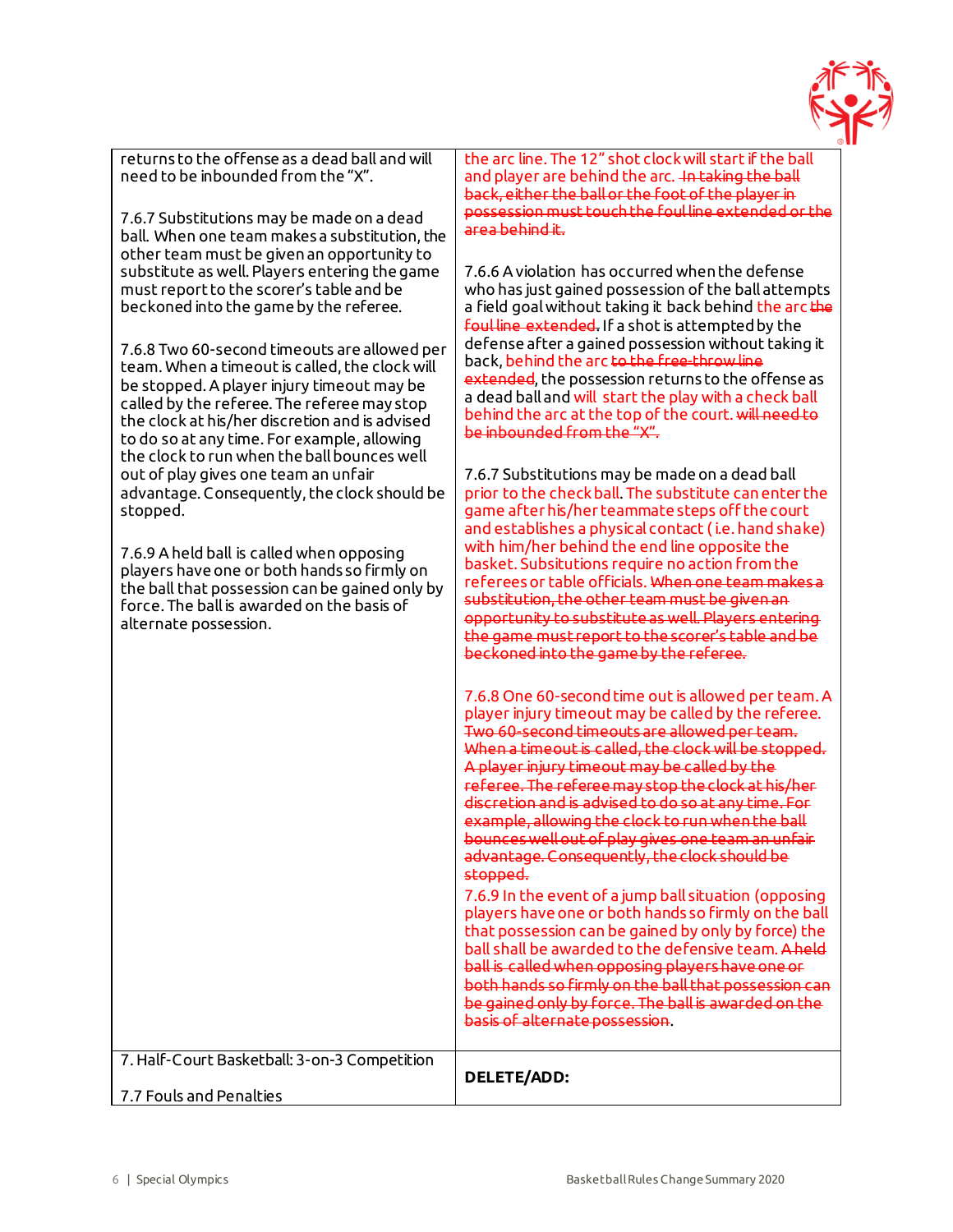

| 7.7.3 There are no individual or team foul<br>limits in 3-on-3 half-court competition.<br>However, misconduct will result in a warning<br>to the player and coach. Continual misconduct<br>or flagrant and intentional fouling will result<br>in player dismissal.                                                                                                                                                                                                                                         | 7.7.3 There are no individual or team foul limits. The<br>referee can decide to give a player an<br>Unsportsmanlike foul if the player does not adapt<br>his/her game after making several fouls and a<br>warning of the referee. (2 Unsportsmanlike foul is<br>disqualification of the game) in 3-on-3 half-court<br>competition. However, misconduct will result in a<br>warning to the player and coach. Continual<br>misconduct or flagrant and intentional fouling will<br>result in player dismissal. Team fouls are limited to<br>6 per team. There is a penalty of 2 free throws for<br>team foul 7,8,&9. The penalty for team foul 10 and<br>more are 2 free throws and ball possession. This<br>clause is applied also to fouls during the act of<br>shooting and overrules 7.7.2. |
|------------------------------------------------------------------------------------------------------------------------------------------------------------------------------------------------------------------------------------------------------------------------------------------------------------------------------------------------------------------------------------------------------------------------------------------------------------------------------------------------------------|----------------------------------------------------------------------------------------------------------------------------------------------------------------------------------------------------------------------------------------------------------------------------------------------------------------------------------------------------------------------------------------------------------------------------------------------------------------------------------------------------------------------------------------------------------------------------------------------------------------------------------------------------------------------------------------------------------------------------------------------------------------------------------------------|
| 7. Half-Court Basketball: 3-on-3 Competition                                                                                                                                                                                                                                                                                                                                                                                                                                                               |                                                                                                                                                                                                                                                                                                                                                                                                                                                                                                                                                                                                                                                                                                                                                                                              |
| 7.7 Fouls and Penalties<br>7.7.4 An offensive player, including the<br>shooter, may remain in the free throw lane for<br>only three seconds. The penalty for this<br>infraction is loss of possession.                                                                                                                                                                                                                                                                                                     | Delete/ADD:<br>7.7.4 A technical foul shall be awarded with 1 free<br>throw and ball possession. An unsportsmanlike foul<br>shall be awarded with 2 free throws and ball<br>possession. An offensive player, including the<br>shooter, may remain in the free throw lane for only<br>three seconds. The penalty for this infraction is loss<br>of possession.                                                                                                                                                                                                                                                                                                                                                                                                                                |
| 7. Half Court-Basketball: 3-on-3 Competition                                                                                                                                                                                                                                                                                                                                                                                                                                                               |                                                                                                                                                                                                                                                                                                                                                                                                                                                                                                                                                                                                                                                                                                                                                                                              |
| 7.9 Unified Sports Events<br>7.9.1.3 Team 5-on 5: Five players are required<br>to start a game. FIBA rules allow a team to<br>continue to play with a lineup with as few as<br>two players before a game is forfeited. After a<br>game begins and during competition, only the<br>following lineup ratios are allowed: 3 athletes<br>and 2 partners, 2 athletes and 2 partners, 2<br>athletes and 1 partner, 1 athlete and 1<br>partners. Failure to adhere to the required<br>ratio results in a forfeit. | Delete/ADD:<br>7.9.1.3 Team 5-on 5: Five players are required to<br>start a game. FIBA rules allow a team to continue to<br>play with a lineup with as few as two players before<br>a game is forfeited. After a game begins and during<br>competition, only the following lineup ratios are<br>allowed: 3 athletes and 2 partners, 2 athletes and 2<br>partners, 2 athletes and 1 partner, 1 athlete and 1<br>partners. Failure to adhere to the required ratio<br>results in a win by default <del>forfeit</del><br>Exception: Allowing 3 athletes and 1 partner so a<br>team does not remove an athlete as well in order to<br>comply with the 3 athletes and 2 partner ratio due<br>to fouling out.                                                                                      |
| 8. Basketball Skills Assessment Tests (BSAT)                                                                                                                                                                                                                                                                                                                                                                                                                                                               |                                                                                                                                                                                                                                                                                                                                                                                                                                                                                                                                                                                                                                                                                                                                                                                              |
| 8.1 Dribbling<br>8.1.3.2 The player may start to the right or to<br>the left of the first obstacle but must pass<br>each obstacle alternately thereafter.                                                                                                                                                                                                                                                                                                                                                  | Delete/ADD:<br>8.1.3.2 The player may start to the right or to the<br>left of the first obstacle but must pass each<br>obstacle alternately thereafter. One point is<br>awarded each time a cone is passed. (For example, if<br>the player successfully dribbles the ball from the<br>starting line, weaves in and out through the entire                                                                                                                                                                                                                                                                                                                                                                                                                                                    |